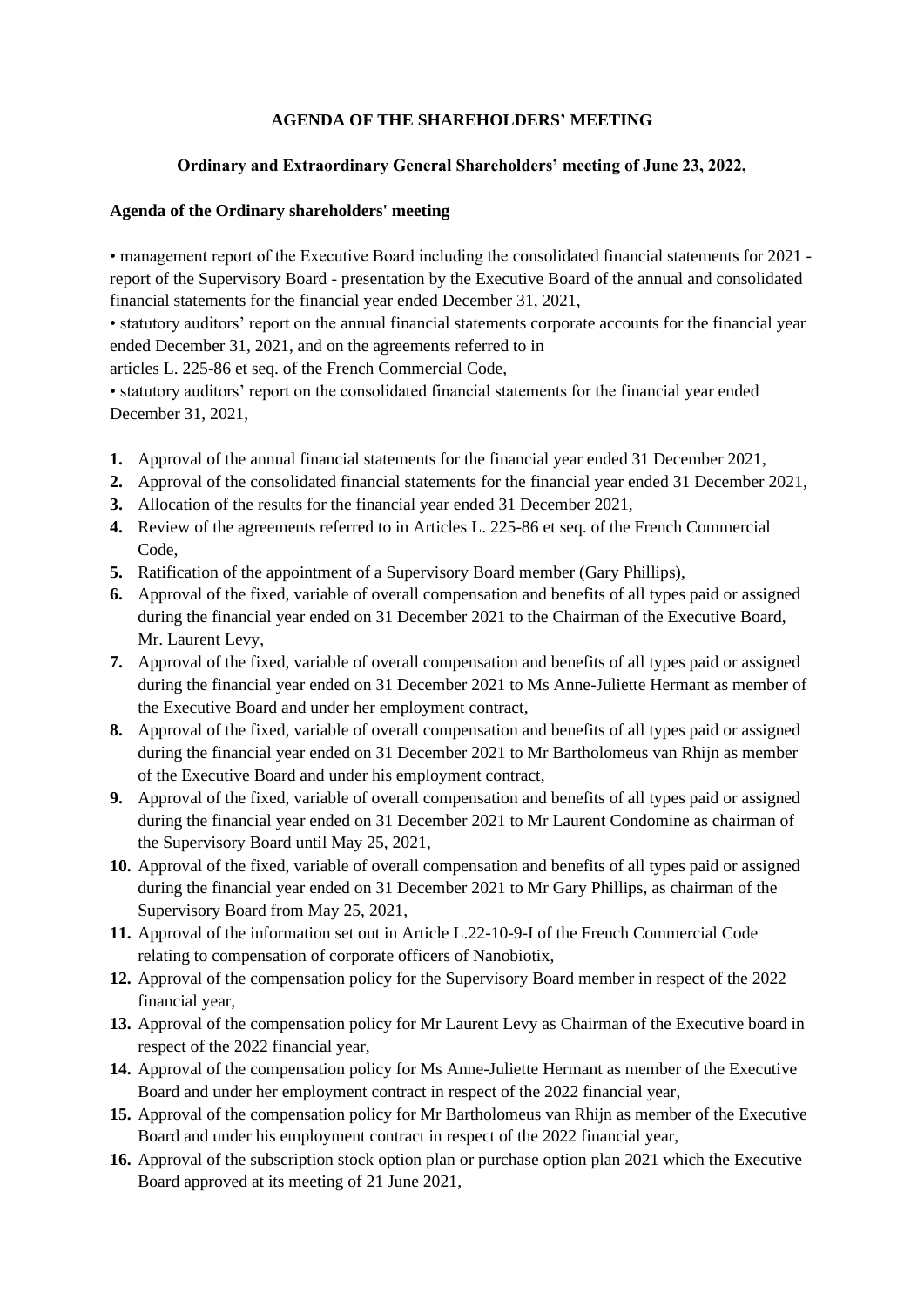**17.** Authorization to be granted to the Executive Board to buy back Company shares on the Company's behalf pursuant to Article L. 22-10-62 of the French Commercial Code, period of authorization, purpose, terms, and maximum amount.

### **Agenda of the Extraordinary shareholders' meeting**

- **18.** Authorization to be granted to the Executive Board to reduce the Company's shares capital by cancelling the shares bought back pursuant to Article L. 22-10-62 of the French Commercial Code, period of authorization, maximum amount,
- **19.** Authorization to be granted to the Executive Board to increase share capital by issuing common stock and/or securities giving access to the common stock with shareholders' pre-emptive subscription rights maintained.
- **20.** Delegation of authority to be granted to the Executive Board to increase share capital by issuing common stock and/or securities giving access to the common stock by way of public offer with waived shareholders' pre-emptive subscription rights (excluding offers referred to in paragraph 1<sup>o</sup> of Article L. 411-2 of the French Monetary and Financial Code),
- **21.** Delegation of authority to be granted to the Executive Board to increase share capital by issuing common stock and/or securities giving access to the common stock with waived shareholders' preemptive subscription rights and to the benefit of restricted circle of investors as part of an offer provided for in article L. 411-2-II of the French Monetary and Financial Code,
- **22.** Authorization to be granted to the Executive Board for the purpose of setting the share issue price within the limit of 10% of the share capital issued in the context of a share capital increase made with waived shareholders' pre-emptive subscription rights,
- **23.** Delegation of authority to be granted to the Executive Board to increase share capital by issuing common stock and/or securities giving access to the common stock with waived shareholders' preemptive subscription rights to the benefit of a category of persons meeting specified characteristics for the purpose of the implementation of an equity financing agreement,
- **24.** Delegation of authority to be granted to the Executive Board to issue ordinary shares to be issued immediately or in the future by the Company, with waived shareholders' pre-emptive subscription rights in favor of a category of persons meeting specified characteristics within the framework of an equity financing agreement on the United States stock market known as "At-The-Market" or "ATM Program",
- **25.** Delegation of authority to be granted to the Executive Board to increase share capital by issuing common stock and/or securities giving access to the common stock with waived shareholders' preemptive subscription rights to the benefit of a category of persons meeting specified characteristics (*investment companies or investment funds' management companies or investment funds that invest on a regular basis, in the pharmaceutical / biotechnological sector or credit institution, investment service provider or member of a syndicate able to underwrite the completion of such issuance*),
- **26.** Delegation of authority to be granted to the Executive Board to increase share capital by issuing common stock and/or securities giving access to the common stock with waived shareholders' preemptive subscription rights and to the benefit of a category of persons (*industrial or institutional or commercial companies involved in the pharmaceutical / biotechnological sector*),
- **27.** Delegation of authority to be granted to the Executive Board in order to increase the number of securities to be issued as a result of a share capital increase with or without shareholders' preemptive subscription rights implemented pursuant the aforementioned delegations,
- **28.** Delegation of authority to be granted to the Executive Board to increase share capital by issuing common stock and/or securities giving access to the common stock as consideration for the shares